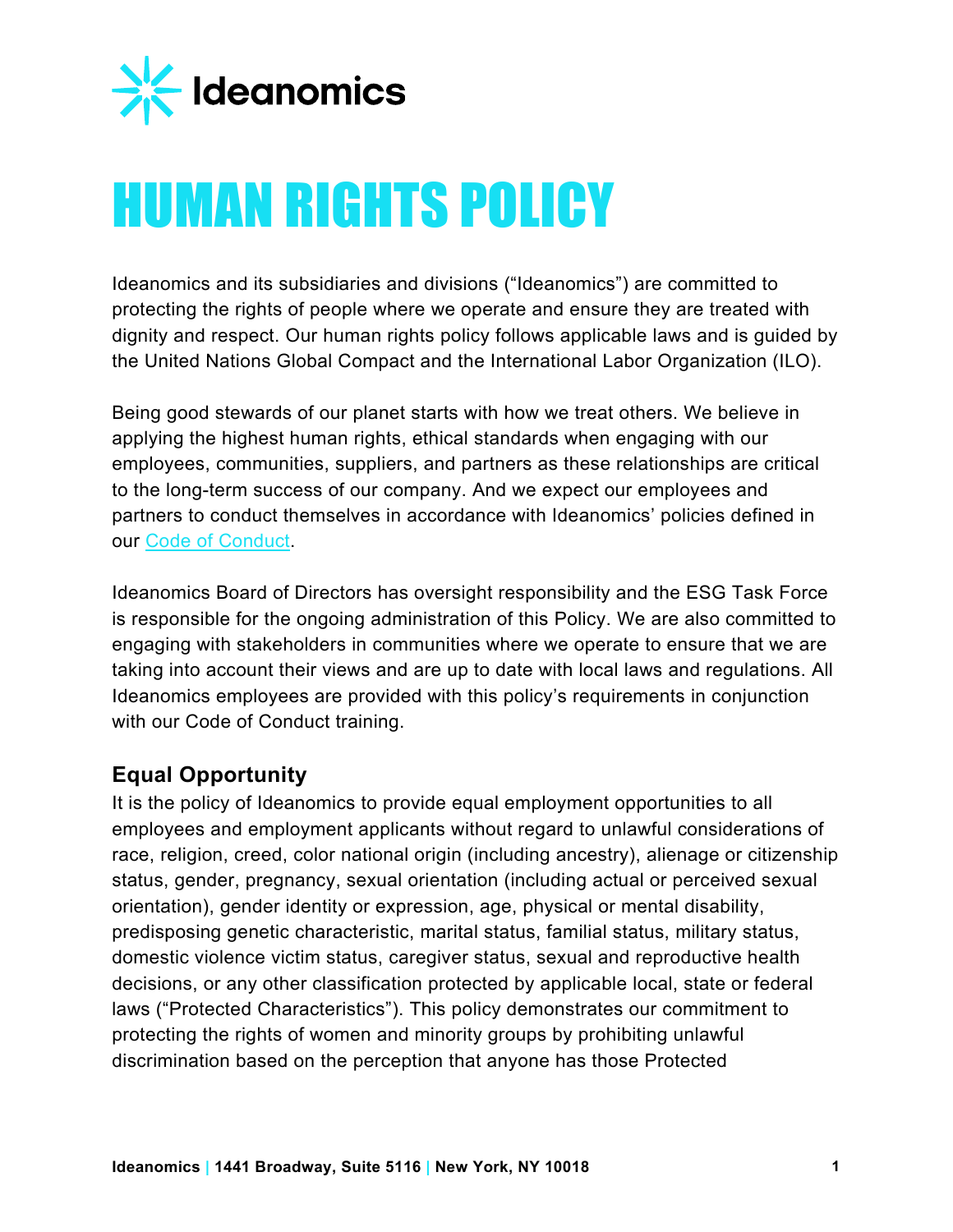

Characteristics or is associated with a person who has or is perceived as having any of those Protected Characteristics. This policy applies to all aspects of employment, including, but not limited to, hiring, job assignment, working conditions, compensation, promotion, benefits, scheduling, training, discipline, and termination.

#### **Child Labor**

Ideanomics is committed to the prohibition of child labor. We require that all employees of Ideanomics are of the appropriate age as defined by local and national laws. Ideanomics will not knowingly engage with a supplier or distributor or enter into a joint venture with an organization that, directly or indirectly, employs child labor.

# **Forced Labor**

Ideanomics is committed to the prohibition of all forms of forced labor including prison labor, indentured labor, bonded labor, military labor and slave labor, and any form of human trafficking. In addition, Ideanomics will not knowingly engage with a supplier or distributor or enter into a joint venture with an organization that, directly or indirectly, employs forced labor or employs persons who were trafficked into employment. Where applicable, migrant workers will have the same entitlements as local employees and best practices and local laws will be applied.

We believe our employees' work is voluntary, conducted only through freely agreed upon and documented employment terms, and paid in accordance with all applicable laws and regulations. Our employees have the right to freely terminate employment in accordance with applicable laws and regulations without fear of physical, psychological, sexual, or verbal abuse. Ideanomics employees are not required to lodge deposits of identity papers, including passports or work permits. Recruitment fees may not be charged to workers or potential workers.

# **Freedom of Association and Collective Bargaining**

Ideanomics employees are permitted to exercise freedom of association. We respect our employees' right to join labor organizations and the freedom to collective bargaining without coercion, interference, retaliation, or harassment, in compliance with all applicable laws.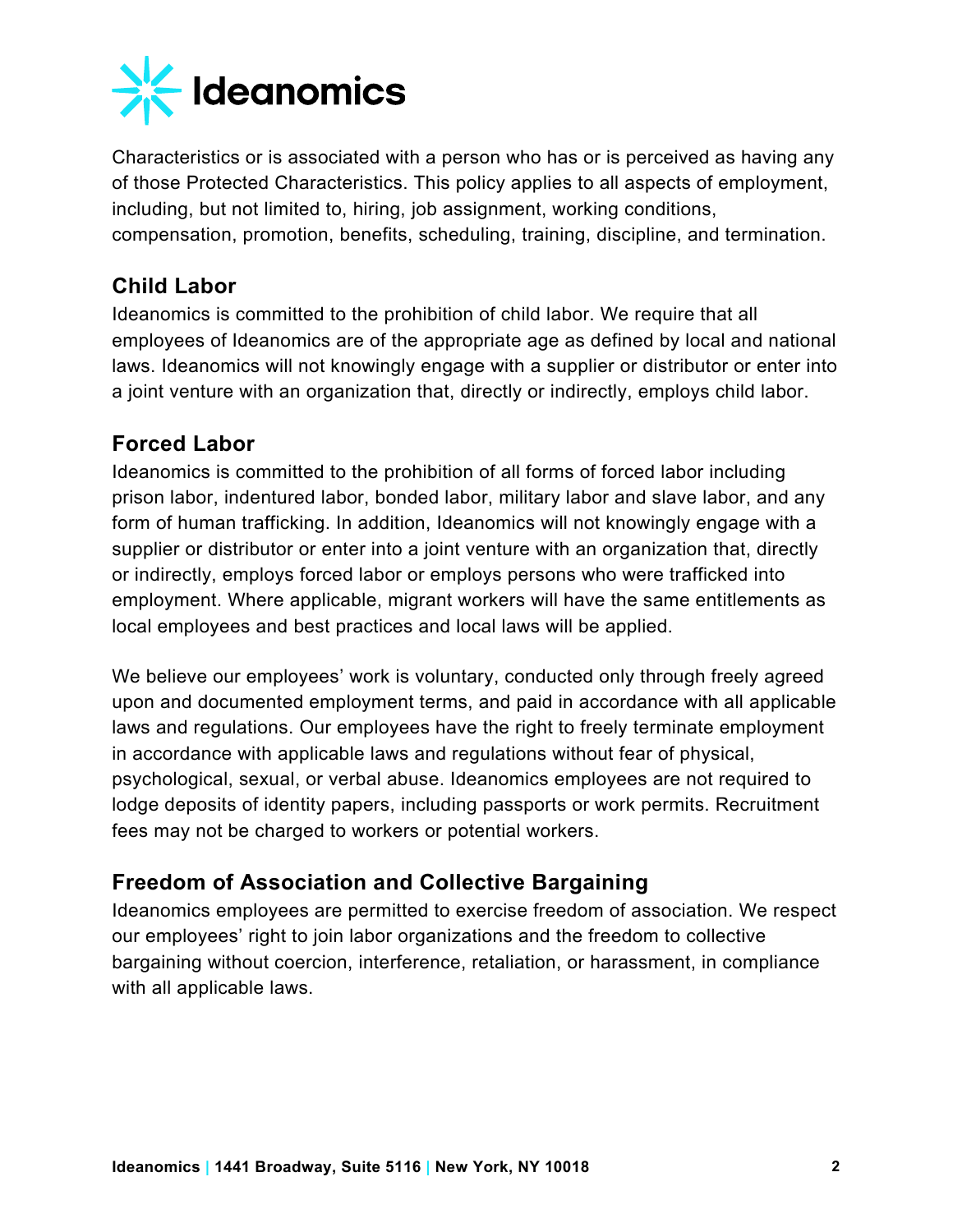

#### **Employment Standards, Compensation, and Working Conditions**

We believe that we comply with all applicable wage and hour laws and regulations. We strive to provide a broad range of employee benefits, beyond what is legally mandated, and encourage our partners to do the same. Our disciplinary procedures currently follow all applicable regulations and are documented in our Employee Handbook; all employees confirm receipt of that Handbook upon hire.

# **Health and Safety**

We are committed to providing safe, secure working conditions and workplaces that promote health and well-being. For employees who work remotely full-time, Ideanomics provides a one-time stipend for home-office equipment. We are also dedicated to maintaining a productive workplace by minimizing the risk of accidents, injury, and exposure to health risks. We engage with employees to continuously improve both physical and mental health and safety.

As a part of our commitment to a safe and healthy working environment, we expect our employees and business partners to provide a safe business environment and conduct business in a manner consistent with applicable safety standards, including country and local requirements and facility-specific safety requirements. Employees and business partners are also expected to conduct operations in a manner that are consistent with environmental permitting, laws, and regulations in the jurisdictions in which they operate or work. Additionally, Ideanomics believes the right to water is a fundamental human right.

#### **Anti-Discrimination**

This policy applies to all Ideanomics employees as well as all independent contractors. We are committed to maintaining a work environment that is free from discrimination, harassment, and retaliation by any (1) employee, including any coworkers, managers, supervisors, or interns and regardless of an employee's immigration status; and (2) non-employees, including any contractors, vendors, customers, agents or visitors of Ideanomics. Towards that end, we will discipline any employee we find has violated this Policy, up to and including termination of employment, and we will take all other necessary and appropriate action to address any violation of this policy by a non-employee.